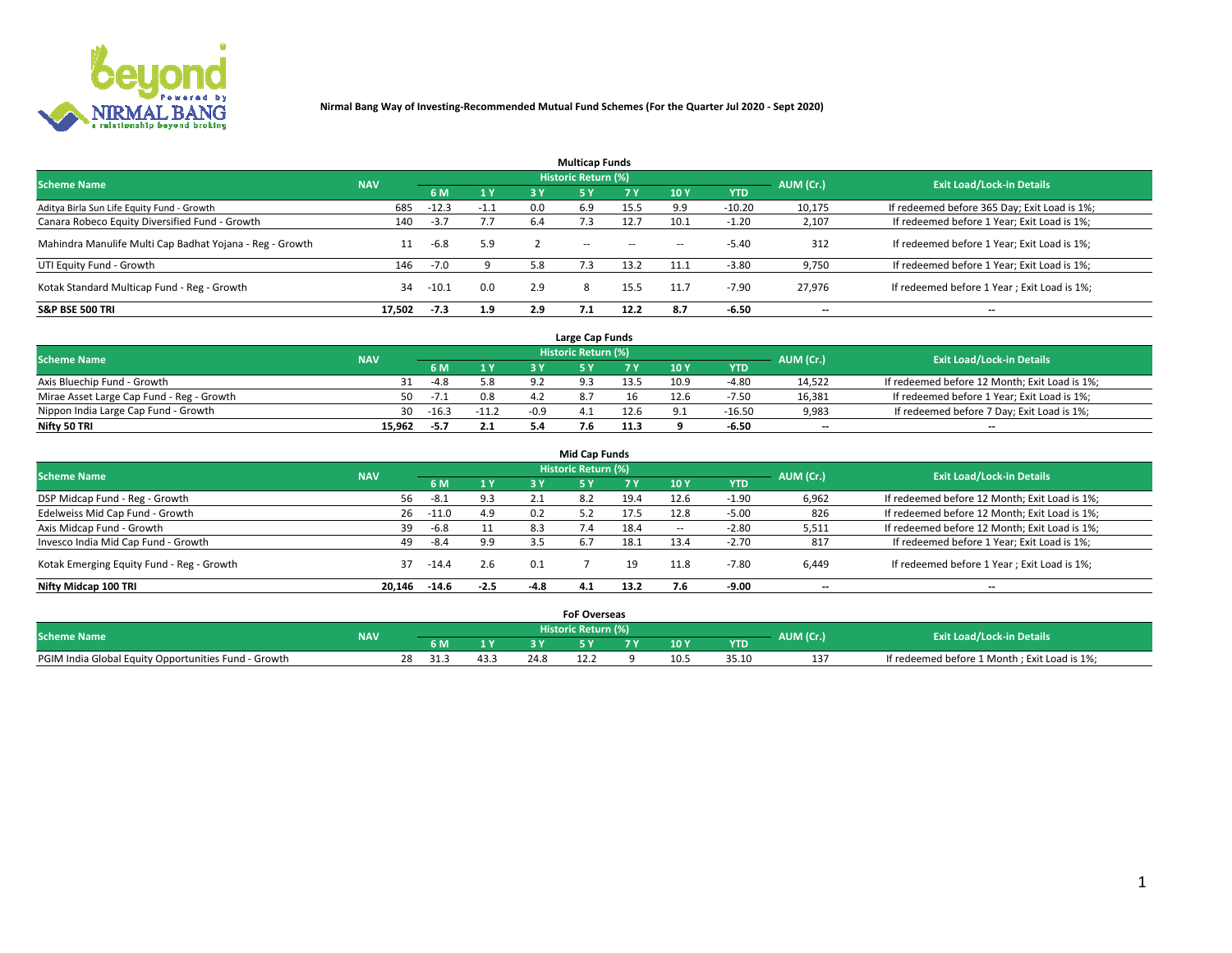

| Large & Midcap                                   |            |         |        |     |                            |      |      |          |                          |                                              |  |  |  |
|--------------------------------------------------|------------|---------|--------|-----|----------------------------|------|------|----------|--------------------------|----------------------------------------------|--|--|--|
| <b>Scheme Name</b>                               | <b>NAV</b> |         |        |     | <b>Historic Return (%)</b> |      |      |          | AUM (Cr.)                | <b>Exit Load/Lock-in Details</b>             |  |  |  |
|                                                  |            | 6 M     | 1Y     | 3 Y |                            | 7 V  | 10Y  | YTD      |                          |                                              |  |  |  |
| Mirae Asset Emerging Bluechip Fund - Growth      | 55         | -6.6    | 6.5    |     |                            | 23.7 | 18.2 | -4.70    | 9,834                    | If redeemed before 1 Year; Exit Load is 1%;  |  |  |  |
| Canara Robeco Emerging Equities - Growth         | 94         | $-7.0$  | 6.8    | 2.4 | 8.5                        | 22.2 | 15.6 | $-3.00$  | 5,162                    | If redeemed before 1 Year; Exit Load is 1%;  |  |  |  |
| Principal Emerging Bluechip Fund - Growth        | 102        | $-9.3$  | 5.6    | 0.9 |                            | 19   | 12.6 | $-5.30$  | 1,918                    | If redeemed before 365 Day; Exit Load is 1%; |  |  |  |
| Invesco India Growth Opportunities Fund - Growth |            | $-10.2$ | 2.9    | 3.8 | 6.9                        | 13.9 | 10.6 | $-8.00$  | 2,498                    | If redeemed before 1 Year; Exit Load is 1%;  |  |  |  |
| Sundaram Large and Mid Cap Fund - Reg - Growth   | 32         | -14.8   | $-2.2$ | 2.2 | 6.8                        | 13.9 | 8.8  | $-12.40$ | 1,113                    | If redeemed before 365 Day; Exit Load is 1%; |  |  |  |
| NIFTY Large Midcap 250 TRI                       | 6.930      | $-9.2$  |        | 1.8 |                            | 14.1 |      | $-6.60$  | $\overline{\phantom{a}}$ | $- -$                                        |  |  |  |

|                                                     |            |         |                | <b>Focused Funds</b>       |      |                          |            |                          |                                               |
|-----------------------------------------------------|------------|---------|----------------|----------------------------|------|--------------------------|------------|--------------------------|-----------------------------------------------|
| <b>Scheme Name</b>                                  | <b>NAV</b> |         |                | <b>Historic Return (%)</b> |      |                          |            | AUM (Cr.)                | <b>Exit Load/Lock-in Details</b>              |
|                                                     |            | 6 M     | 1 <sub>Y</sub> |                            |      | 10Y                      | <b>YTD</b> |                          |                                               |
| Axis Focused 25 Fund - Growth                       | 29         | $-7.9$  |                |                            | 14.2 | $\overline{\phantom{a}}$ | $-6.8c$    | 10,399                   | If redeemed before 12 Month; Exit Load is 1%; |
| ICICI Prudential Focused Equity Fund - Ret - Growth | 30         | 2.5     | 4.3            |                            |      |                          | 4.30       | 681                      | If redeemed before 1 Year; Exit Load is 1%;   |
| SBI Focused Equity Fund - Growth                    | 141        | $-10.1$ |                |                            |      | 13.8                     | $-8.00$    | 8,962                    | If redeemed before 1 Year; Exit Load is 1%;   |
| <b>S&amp;P BSE 500 TRI</b>                          | 17.502     | $-7.3$  | 1.9            |                            | 12.2 |                          | $-6.50$    | $\overline{\phantom{a}}$ | $- -$                                         |

| <b>Small Cap Funds</b>       |            |                                  |         |         |      |      |                 |            |       |                                             |  |  |
|------------------------------|------------|----------------------------------|---------|---------|------|------|-----------------|------------|-------|---------------------------------------------|--|--|
| <b>Scheme Name</b>           | <b>NAV</b> | Historic Return (%)<br>AUM (Cr.) |         |         |      |      |                 |            |       | <b>Exit Load/Lock-in Details</b>            |  |  |
|                              |            | 6 M                              | 1 Y     |         |      |      | 10 <sub>Y</sub> | <b>YTD</b> |       |                                             |  |  |
| HDFC Small Cap Fund - Growth |            | $-17.9$                          | $-13.5$ |         | 49   |      | 8.6             | $-13.10$   | 7,511 | If redeemed before 1 Year; Exit Load is 1%; |  |  |
| SBI Small Cap Fund - Growth  | 51         | -11.6                            | 4.6     |         |      |      |                 | $-5.20$    | 3.917 | If redeemed before 1 Year; Exit Load is 1%; |  |  |
| Nifty Smallcap 100 TRI       | 6.213      | $-20.2$                          | $-9.9$  | $-12.7$ | -0.8 | 10.3 | 3.9             | $-13.30$   | $- -$ | $- -$                                       |  |  |

| ELSS Schemes (Tax Saving u/s 80-C)           |            |         |     |                     |            |        |        |         |           |                                  |  |  |  |
|----------------------------------------------|------------|---------|-----|---------------------|------------|--------|--------|---------|-----------|----------------------------------|--|--|--|
| <b>Scheme Name</b>                           | <b>NAV</b> |         |     | Historic Return (%) |            |        |        |         | AUM (Cr.) | <b>Exit Load/Lock-in Details</b> |  |  |  |
|                                              |            | 6 M     | 1 Y |                     | s v        | 7 Y    | 10 Y   | YTD     |           |                                  |  |  |  |
| Aditya Birla Sun Life Tax Relief 96 - Growth | 31         | -6.9    | 4.9 |                     |            | 15.5   | 10.2   | $-5.00$ | 10,101    | Nil                              |  |  |  |
| Axis Long Term Equity Fund - Growth          | 45         | $-10.2$ | 2.3 |                     |            | 17.1   | 14.5   | $-8.90$ | 20,292    | Nil                              |  |  |  |
| Canara Robeco Equity Tax Saver Fund - Growth | 69         | $-0.8$  | 9.3 |                     |            | 13.6   | 10.6   | 0.60    | 992       | Nil                              |  |  |  |
| Invesco India Tax Plan - Growth              | 52         | $-5.8$  | 6.5 | 4.9                 | $\cdot$ 3  | 15.6   | 11.8   | $-3.80$ | 997       | Nil                              |  |  |  |
| Mirae Asset Tax Saver Fund - Reg - Growth    | 18         | $-6.7$  | 3.8 | 5.7                 | $\sim$ $-$ | $\sim$ | $\sim$ | $-5.60$ | 3,538     | Nil                              |  |  |  |
| S&P BSE 200 TRI                              | 5,692      | $-6.6$  | 2.3 | 3.9                 | 7.5        | 12.2   |        | -6.40   | --        | $- -$                            |  |  |  |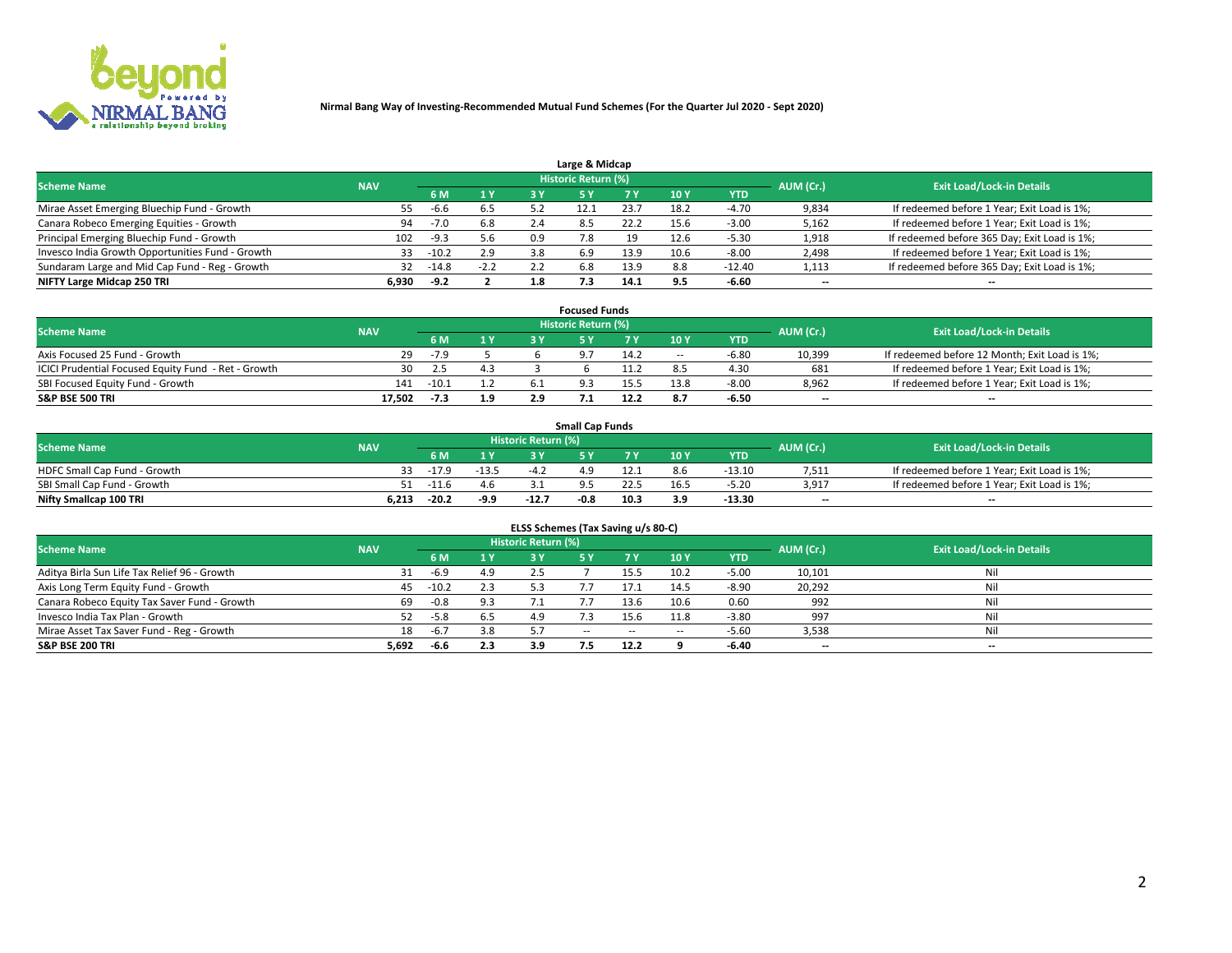

|                                                        |            |            |     |                            | <b>Solution Oriented</b> |      |                          |            |                          |                                                                     |
|--------------------------------------------------------|------------|------------|-----|----------------------------|--------------------------|------|--------------------------|------------|--------------------------|---------------------------------------------------------------------|
| <b>Scheme Name</b>                                     | <b>NAV</b> |            |     | <b>Historic Return (%)</b> |                          |      |                          |            | AUM (Cr.)                | <b>Exit Load/Lock-in Details</b>                                    |
|                                                        |            | <b>6 M</b> | 1 Y | 3 Y                        |                          |      | 10Y                      | <b>YTD</b> |                          |                                                                     |
|                                                        |            |            |     |                            |                          |      |                          |            |                          | If redeemed before 1 Year; Exit Load is 3%; If redeemed bet. 1 Year |
| <b>HDFC Childrens Gift Fund</b>                        | 122        | $-4.2$     | 3.9 | 3.5                        | 7.6                      | 13.6 | 12.2                     | $-2.60$    | 3.022                    | to 2 Year; Exit Load is 2%; If redeemed bet. 2 Year to 3 Year; Exit |
|                                                        |            |            |     |                            |                          |      |                          |            |                          | Load is 1%;                                                         |
| Tata Retirement Savings Fund - Moderate Plan - Reg     | 31         | $-3.7$     | 7.2 | 3.9                        | 8.4                      |      | --                       | $-2.30$    | 1,087                    | If redeemed before 61 Month; Exit Load is 1%;                       |
| Tata Retirement Savings Fund - Progressive Plan - Reg  | 30         | -6.1       | 5.6 | 3.8                        | 9.4                      | 14.6 | $\overline{\phantom{a}}$ | $-4.80$    | 728                      | If redeemed before 61 Month; Exit Load is 1%;                       |
| Tata Retirement Savings Fund - Reg - Conservative Plan | 22         | 3.4        | 8.8 | 5.5                        |                          |      | --                       | 4.30       | 138                      | If redeemed before 61 Month; Exit Load is 1%;                       |
| S&P BSE 200 TRI                                        | 5,692      | -6.6       | 2.3 | 3.9                        | 7.5                      | 12.2 |                          | $-6.40$    | $\overline{\phantom{a}}$ | $- -$                                                               |

|                                                    |            |      |     |                     | <b>Index Fund</b> |      |      |            |                          |                                               |
|----------------------------------------------------|------------|------|-----|---------------------|-------------------|------|------|------------|--------------------------|-----------------------------------------------|
| <b>Scheme Name</b>                                 | <b>NAV</b> |      |     | Historic Return (%) |                   |      |      |            | AUM (Cr.)                | <b>Exit Load/Lock-in Details</b>              |
|                                                    |            | 6 M  | 1 Y | 2 V                 |                   |      | 10 Y | <b>YTD</b> |                          |                                               |
| HDFC Index Fund-NIFTY 50 Plan                      | 103        | -6.3 |     |                     |                   | 10.7 | 8.2  | $-7.20$    | 1.622                    | If redeemed before 3 Day; Exit Load is 0.25%; |
| ICICI Prudential Nifty Next 50 Index Fund - Growth |            | -9.1 | 0.1 | $-1.8$              |                   | 12.7 | 8.5  | $-7.30$    | 729                      | Nil                                           |
| UTI Nifty Index Fund - Growth                      | 74         | -6.1 |     |                     |                   | 10.7 | 8.2  | -7.00      | 2,362                    | Nil                                           |
| Nifty 50 TRI                                       | 15.962     | -5.7 | 2.1 |                     |                   | 11.3 |      | $-6.50$    | $\overline{\phantom{a}}$ | $- -$                                         |

| <b>Contra/Value Fund</b>              |            |        |     |                     |  |      |      |            |                          |                                             |  |  |  |
|---------------------------------------|------------|--------|-----|---------------------|--|------|------|------------|--------------------------|---------------------------------------------|--|--|--|
| <b>Scheme Name</b>                    | <b>NAV</b> |        |     | Historic Return (%) |  |      |      |            | AUM (Cr.)                | <b>Exit Load/Lock-in Details</b>            |  |  |  |
|                                       |            |        | 1 V |                     |  | 7 V  | 10Y  | <b>YTD</b> |                          |                                             |  |  |  |
| Invesco India Contra Fund - Growth    | 49         | $-3.4$ | 7.8 | ב מ                 |  | 18.6 | 11.8 | $-0.8C$    | 4.662                    | If redeemed before 1 Year; Exit Load is 1%; |  |  |  |
| UTI Value Opportunities Fund - Growth | 60.        | $-8.6$ |     |                     |  |      |      | $-6.6C$    | 4,017                    | If redeemed before 1 Year; Exit Load is 1%; |  |  |  |
| <b>S&amp;P BSE 500 TRI</b>            | 17.502     | $-7.3$ | 1.9 |                     |  | 12.2 |      | -6.50      | $\overline{\phantom{a}}$ | $- -$                                       |  |  |  |

| Sector/Thematic                                                           |            |        |                |                     |            |        |                          |            |           |                                               |  |  |  |
|---------------------------------------------------------------------------|------------|--------|----------------|---------------------|------------|--------|--------------------------|------------|-----------|-----------------------------------------------|--|--|--|
| <b>Scheme Name</b>                                                        | <b>NAV</b> |        |                | Historic Return (%) |            |        |                          |            | AUM (Cr.) | <b>Exit Load/Lock-in Details</b>              |  |  |  |
|                                                                           |            | 6 M    | 1 <sub>Y</sub> | 3 Y                 | <b>5Y</b>  | 7 Y    | 10Y                      | <b>YTD</b> |           |                                               |  |  |  |
| Canara Robeco Consumer Trends Fund - Reg - Growth                         | 41         | -5.1   | 9.4            | 5.5                 | 9.1        | 15.4   | 12.4                     | $-3.50$    | 372       | If redeemed before 1 Year; Exit Load is 1%;   |  |  |  |
| Mirae Asset Great Consumer Fund - Growth                                  | 34         | -11.9  | 3.8            | 4.5                 | 8.7        | 14.6   | $\overline{\phantom{a}}$ | $-9.50$    | 940       | If redeemed before 1 Year; Exit Load is 1%;   |  |  |  |
| <b>ICICI Prudential Technology Fund - Growth</b>                          | 68         | 10.3   | 15.3           | 18.3                | 10.7       |        | 15.5                     | 16.60      | 379       | If redeemed before 15 Day; Exit Load is 1%;   |  |  |  |
| Nippon India Pharma Fund - Growth                                         | 197        | 24.1   | 40.5           | 14.8                | 7.5        | 15.6   | 14.1                     | 29.50      | 3,093     | If redeemed before 1 Month; Exit Load is 1%;  |  |  |  |
| BNP Paribas India Consumption Fund - Reg - Growth                         | 13         | $-5.7$ | 9.7            | $\sim$ $\sim$       | $\sim$ $-$ | $\sim$ | $\sim$                   | $-2.60$    | 525       | If redeemed before 12 Month; Exit Load is 1%; |  |  |  |
| ICICI Prudential Banking and Financial Services Fund - Retail -<br>Growth | 50         | -28.2  | $-21.6$        | -b                  | 5.8        | 14.8   | 11.5                     | $-27.80$   | 2,538     | If redeemed before 15 Day; Exit Load is 1%;   |  |  |  |
| <b>S&amp;P BSE 500 TRI</b>                                                | 17.502     | $-7.3$ | 1.9            | 2.9                 |            | 12.2   | 8.7                      | $-6.50$    | --        | $- -$                                         |  |  |  |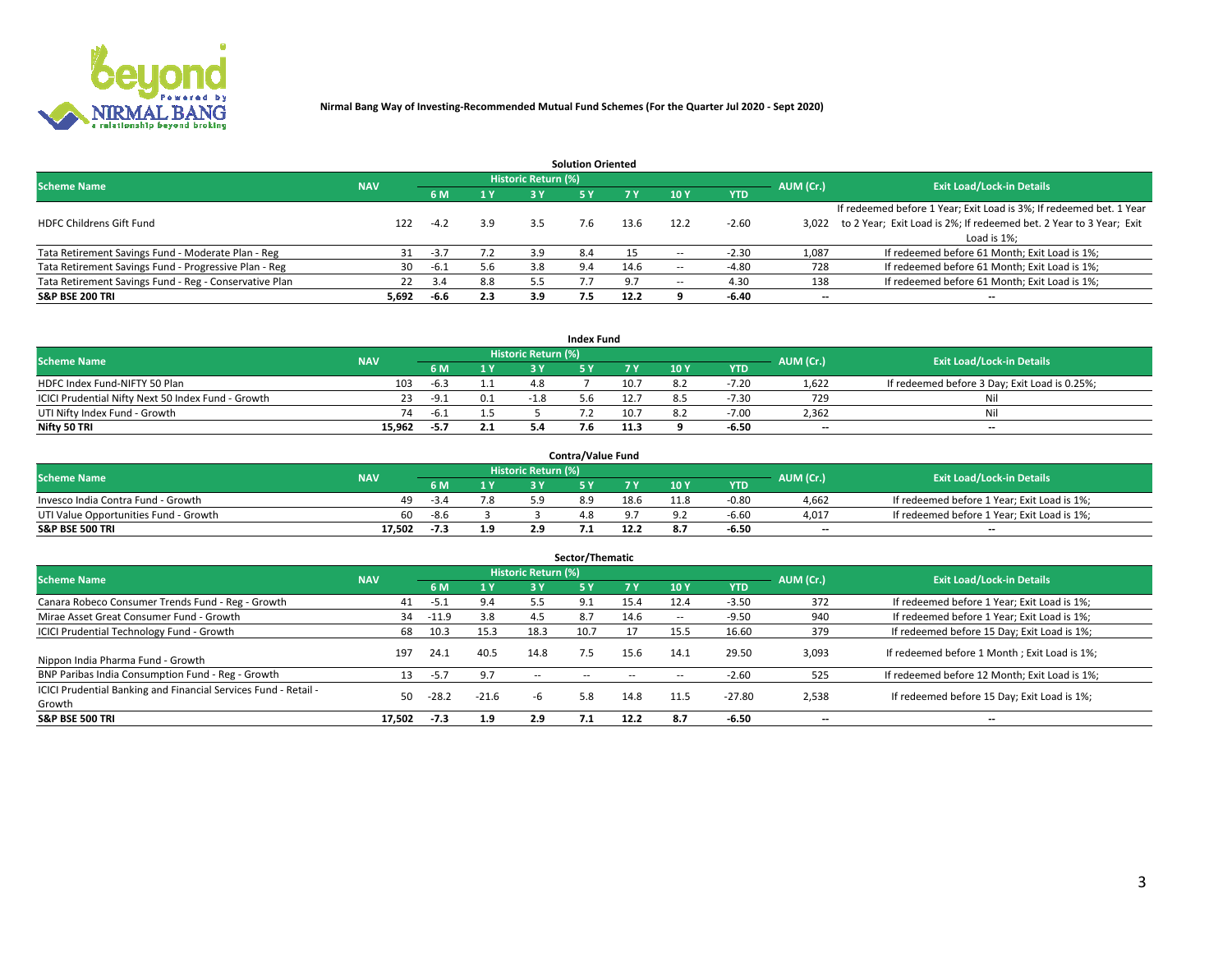

| <b>Dynamic Asset Allocation Funds</b>                   |            |        |                         |                     |     |        |                          |            |                          |                                                 |  |  |  |  |
|---------------------------------------------------------|------------|--------|-------------------------|---------------------|-----|--------|--------------------------|------------|--------------------------|-------------------------------------------------|--|--|--|--|
| <b>Scheme Name</b>                                      | <b>NAV</b> |        |                         | Historic Return (%) |     |        |                          |            | AUM (Cr.)                | <b>Exit Load/Lock-in Details</b>                |  |  |  |  |
|                                                         |            |        | $\mathbf{1} \mathbf{V}$ | 2 V                 |     |        | 10 Y                     | <b>YTD</b> |                          |                                                 |  |  |  |  |
| ICICI Prudential Balanced Advantage Fund - Reg - Growth |            | $-2.8$ | 5.3                     |                     |     | 11.9   | 10.9                     | $-2.30$    | 25,409                   | If redeemed before 1 Year; Exit Load is 1%;     |  |  |  |  |
| Invesco India Dynamic Equity Fund - Growth              | 30         | $-1.9$ | 2.9                     |                     | 5.9 | 11.3   |                          | $-1.80$    | 741                      | If redeemed before 3 Month; Exit Load is 0.25%; |  |  |  |  |
| Nippon India Balanced Advantage Fund - Growth           | 92         | $-4.1$ |                         |                     |     |        |                          | $-2.80$    | 2,782                    | If redeemed before 12 Month; Exit Load is 1%;   |  |  |  |  |
| SBI Dynamic Asset Allocation Fund - Reg - Growth        |            | $-3.0$ |                         |                     |     | $\sim$ | $\overline{\phantom{a}}$ | $-3.80$    | 576                      | If redeemed before 12 Month; Exit Load is 1%;   |  |  |  |  |
| NIFTY 50 Hybrid Composite Debt 65:35 Index              | 10,595     | 0.6    | 6.8                     |                     |     |        | 9.3                      | 0.30       | $\overline{\phantom{a}}$ | $- -$                                           |  |  |  |  |

| <b>Hybrid Aggressive</b>                        |            |        |            |                            |     |            |            |            |           |                                               |  |  |  |  |
|-------------------------------------------------|------------|--------|------------|----------------------------|-----|------------|------------|------------|-----------|-----------------------------------------------|--|--|--|--|
| <b>Scheme Name</b>                              | <b>NAV</b> |        |            | <b>Historic Return (%)</b> |     |            |            |            | AUM (Cr.) | <b>Exit Load/Lock-in Details</b>              |  |  |  |  |
|                                                 |            |        | <b>ALV</b> | 2 V                        |     |            | <b>10Y</b> | <b>YTD</b> |           |                                               |  |  |  |  |
| Canara Robeco Equity Hybrid Fund - Growth       | 170        | $-0.9$ |            | b.-                        |     |            |            | 1.00       | 3,041     | If redeemed before 1 Year; Exit Load is 1%;   |  |  |  |  |
| SBI Equity Hybrid Fund - Growth                 | 139        | $-5.9$ | 2.9        |                            |     | 13.9       | 10.7       | $-4.60$    | 30,192    | If redeemed before 12 Month; Exit Load is 1%; |  |  |  |  |
| Mirae Asset Hybrid - Equity Fund - Reg - Growth |            | $-3.5$ |            |                            | 8.6 | $\sim$ $-$ | $\sim$     | $-3.60$    | 3,468     | If redeemed before 1 Year; Exit Load is 1%;   |  |  |  |  |
| ICICI Prudential Equity & Debt Fund - Growth    | 127        | $-9.3$ | $-4.1$     |                            |     | 12.7       |            | $-9.60$    | 17,615    | If redeemed before 1 Year; Exit Load is 1%;   |  |  |  |  |
| NIFTY 50 Hybrid Composite Debt 65:35 Index      | 10.595     | 0.6    | 6.8        |                            |     |            |            | 0.30       | --        | $- -$                                         |  |  |  |  |

| <b>Arbitrage Fund</b>                      |            |    |        |     |                     |     |       |     |            |           |                                                 |  |  |  |
|--------------------------------------------|------------|----|--------|-----|---------------------|-----|-------|-----|------------|-----------|-------------------------------------------------|--|--|--|
| <b>Scheme Name</b>                         | <b>NAV</b> |    |        |     | Historic Return (%) |     |       |     |            | AUM (Cr.) | <b>Exit Load/Lock-in Details</b>                |  |  |  |
|                                            |            |    | 1 M.   | 3 M | 6 M                 |     |       |     | <b>YTD</b> |           |                                                 |  |  |  |
| IDFC Arbitrage Fund - Reg - Growth         |            | 25 | $-0.4$ |     |                     | 4.4 |       |     | 4.10       | 8,237     | If redeemed before 1 Month; Exit Load is 0.25%; |  |  |  |
| Kotak Equity Arbitrage Fund - Reg - Growth |            | 28 | $-0.5$ |     |                     |     |       |     | 4.70       | 15,854    | If redeemed before 30 Day; Exit Load is 0.25%;  |  |  |  |
| Tata Arbitrage Fund - Reg - Growth         |            |    | -0.2   |     |                     |     | $- -$ | $-$ | 5.60       | 2,062     | If redeemed before 30 Day; Exit Load is 0.25%;  |  |  |  |
| Nippon India Arbitrage Fund - Growth       |            | 20 | $-0.7$ |     | 1 h                 |     |       |     | 4.80       | 7,847     | If redeemed before 1 Month; Exit Load is 0.25%; |  |  |  |

| Overnight Fund                                      |            |     |     |                            |     |           |            |                 |                          |                                  |  |  |  |  |
|-----------------------------------------------------|------------|-----|-----|----------------------------|-----|-----------|------------|-----------------|--------------------------|----------------------------------|--|--|--|--|
| <b>Scheme Name</b>                                  | <b>NAV</b> |     |     | <b>Historic Return (%)</b> |     |           | <b>YTM</b> | Avg             | AUM (Cr.)                | <b>Exit Load/Lock-in Details</b> |  |  |  |  |
|                                                     |            | 1 W | 2 W | 1 M                        | 3 M | <b>1Y</b> |            | <b>Maturity</b> |                          |                                  |  |  |  |  |
| Aditya Birla Sun Life Overnight Fund - Reg - Growth | 1,088      | 3.0 | 2.9 | 2.9                        | 2.9 | 4         | 3.17       |                 | 7,621                    | Nil                              |  |  |  |  |
| HDFC Overnight Fund - Growth                        | 2,982      |     |     | 2.9                        | 2.9 |           | 3.14       | 0.00            | 13,989                   | Nil                              |  |  |  |  |
| ICICI Prudential Overnight Fund - Reg - Growth      | 109        |     |     | 2.9                        | 2.9 |           | 3.12       |                 | 10,011                   | Nil                              |  |  |  |  |
| Nippon India Overnight Fund - Reg - Growth          | 108        |     |     |                            |     |           | 3.09       | 0.00            | 5,363                    | Nil                              |  |  |  |  |
| Kotak Overnight Fund - Reg - Growth                 | 1,075      |     | 2.9 | 2.9                        | 2.9 | 4.Z       | 3.14       |                 | 6,183                    | Nil                              |  |  |  |  |
| <b>CRISIL Liquid Fund Index</b>                     | $- -$      | 3.7 | 3.7 | 3.9                        | 4.5 | 5.6       | --         | --              | $\overline{\phantom{a}}$ | --                               |  |  |  |  |

### **Overnight Fund**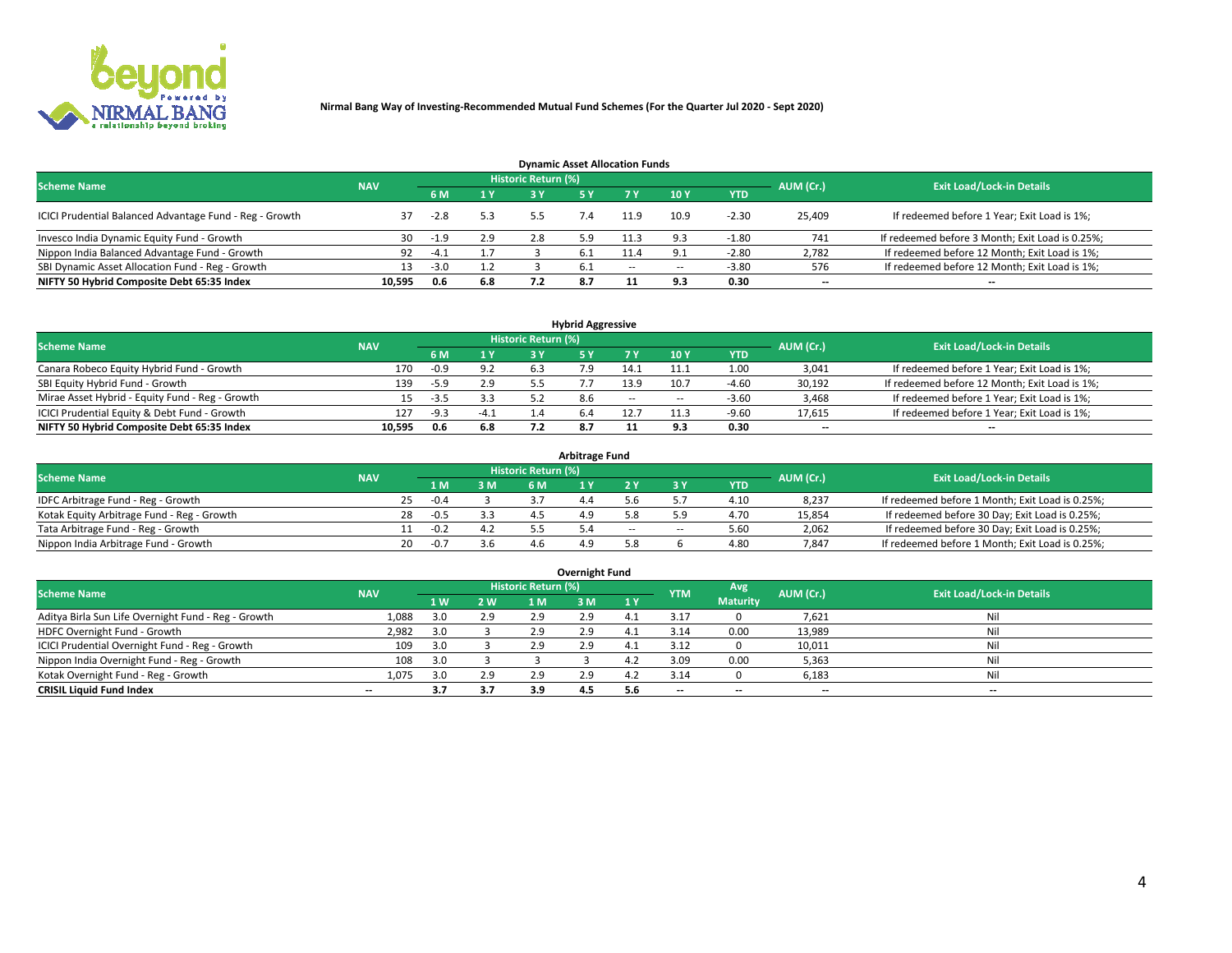

| <b>Liquid Funds</b>                              |            |     |     |                     |     |     |            |                 |           |                                  |  |  |  |  |
|--------------------------------------------------|------------|-----|-----|---------------------|-----|-----|------------|-----------------|-----------|----------------------------------|--|--|--|--|
| <b>Scheme Name</b>                               | <b>NAV</b> |     |     | Historic Return (%) |     |     | <b>YTM</b> | Avg             | AUM (Cr.) | <b>Exit Load/Lock-in Details</b> |  |  |  |  |
|                                                  |            | 1 W | 2 W | 1 M                 | M   | 1 Y |            | <b>Maturity</b> |           |                                  |  |  |  |  |
| Aditya Birla Sun Life Liquid Fund - Reg - Growth | 323        | 3.0 |     |                     |     |     | 3.67       | 0.14            | 36,679    | *Ref Footnote                    |  |  |  |  |
| ICICI Prudential Liquid Fund - Reg - Growth      | 297        | 3.1 | 3.1 | 3.3                 | 4.Z |     | 3.63154    | 0.12            | 57,335    | *Ref Footnote                    |  |  |  |  |
| Kotak Liquid Fund - Reg - Growth                 | 4,056      | 3.0 | 2.9 |                     |     |     | 3.43       | 0.12            | 36,040    | *Ref Footnote                    |  |  |  |  |
| Nippon India Liquid Fund - Growth                | 4,894      | 3.0 |     | 3.3                 | 4.1 |     | 3.57       | 0.15            | 30,604    | *Ref Footnote                    |  |  |  |  |
| Mahindra Manulife Liquid Fund - Reg - Growth     | 1,301      | 3.1 |     | 3.4                 |     |     | 3.61       | 0.15            | 2,144     | *Ref Footnote                    |  |  |  |  |
| <b>CRISIL Liquid Fund Index</b>                  | $- -$      | 3.7 | 3.7 | 3.9                 | 4.5 | 5.6 | --         | $- -$           | --        | $\overline{\phantom{a}}$         |  |  |  |  |

| <b>Ultra Short Fund</b>                      |            |      |     |                            |     |        |            |                 |                          |                                  |  |  |  |  |
|----------------------------------------------|------------|------|-----|----------------------------|-----|--------|------------|-----------------|--------------------------|----------------------------------|--|--|--|--|
| <b>Scheme Name</b>                           | <b>NAV</b> |      |     | <b>Historic Return (%)</b> |     |        | <b>YTM</b> | <b>Avg</b>      | AUM (Cr.)                | <b>Exit Load/Lock-in Details</b> |  |  |  |  |
|                                              |            | 1 M. | 3 M | 6 M                        |     | 3 Y    |            | <b>Maturity</b> |                          |                                  |  |  |  |  |
| HDFC Ultra Short Term Fund - Reg - Growth    |            | 6.9  | 9.9 |                            |     | $\sim$ |            | 0.44            | 7,697                    | Nil                              |  |  |  |  |
| L&T Ultra Short Term Fund - Growth           | 34         |      |     |                            |     |        |            | 0.45            | 1.960                    | Nil                              |  |  |  |  |
| <b>NIFTY Ultra Short Duration Debt Index</b> | 4,149      | 4.6  | 6.4 | b.b                        | b.ŏ |        | $-$        | $- -$           | $\overline{\phantom{a}}$ | $- -$                            |  |  |  |  |

| <b>Monev Market Fund</b>                                |            |     |      |                     |     |                          |            |                 |                          |                                  |  |  |  |  |
|---------------------------------------------------------|------------|-----|------|---------------------|-----|--------------------------|------------|-----------------|--------------------------|----------------------------------|--|--|--|--|
| <b>Scheme Name</b>                                      | <b>NAV</b> |     |      | Historic Return (%) |     |                          | <b>YTM</b> | Avg.            | AUM (Cr.)                | <b>Exit Load/Lock-in Details</b> |  |  |  |  |
|                                                         |            | 1 M | 3 M  | 6 M                 |     | 3 Y                      |            | <b>Maturity</b> |                          |                                  |  |  |  |  |
| Aditya Birla Sun Life Money Manager Fund - Reg - Growth | 277        | 6.9 | 9.8  | 8.5                 |     | 7.9                      | 4.45       | 0.58            | 9,214                    | Nil                              |  |  |  |  |
| HDFC Money Market Fund - Growth                         | 4.304      | 6.8 | 10.1 | 8.6                 |     |                          | 4.53       | 0.64            | 8,422                    | Nil                              |  |  |  |  |
| Tata Money Market Fund - Reg - Growth                   | 3,540      | 6.2 | 9.3  | 8.1                 |     |                          | 4.59       | 0.52            | 424                      | Nil                              |  |  |  |  |
| <b>CRISIL Liquid Fund Index</b>                         | $- -$      | 3.9 | 4.5  | 5.1                 | 5.6 | $\overline{\phantom{a}}$ | --         | $-$             | $\overline{\phantom{a}}$ | $\overline{\phantom{a}}$         |  |  |  |  |

|                                       |            |       |      |                     | <b>Short Term Fund</b> |     |      |                 |           |                                  |
|---------------------------------------|------------|-------|------|---------------------|------------------------|-----|------|-----------------|-----------|----------------------------------|
| <b>Scheme Name</b>                    | <b>NAV</b> |       |      | Historic Return (%) |                        |     | YTM  | Avg             | AUM (Cr.) | <b>Exit Load/Lock-in Details</b> |
|                                       |            | 1 M . | 3 M  | 6 M                 |                        | 2V  |      | <b>Maturity</b> |           |                                  |
| HDFC Short Term Debt Fund - Growth    |            | 16.8  | 20.8 |                     | 11.6                   | 8.8 |      | 3.46            | 11,138    | M                                |
| Nippon India Short Term Fund - Growth | 39         |       |      |                     | 10.1                   |     | 5.86 |                 | 6,825     | N                                |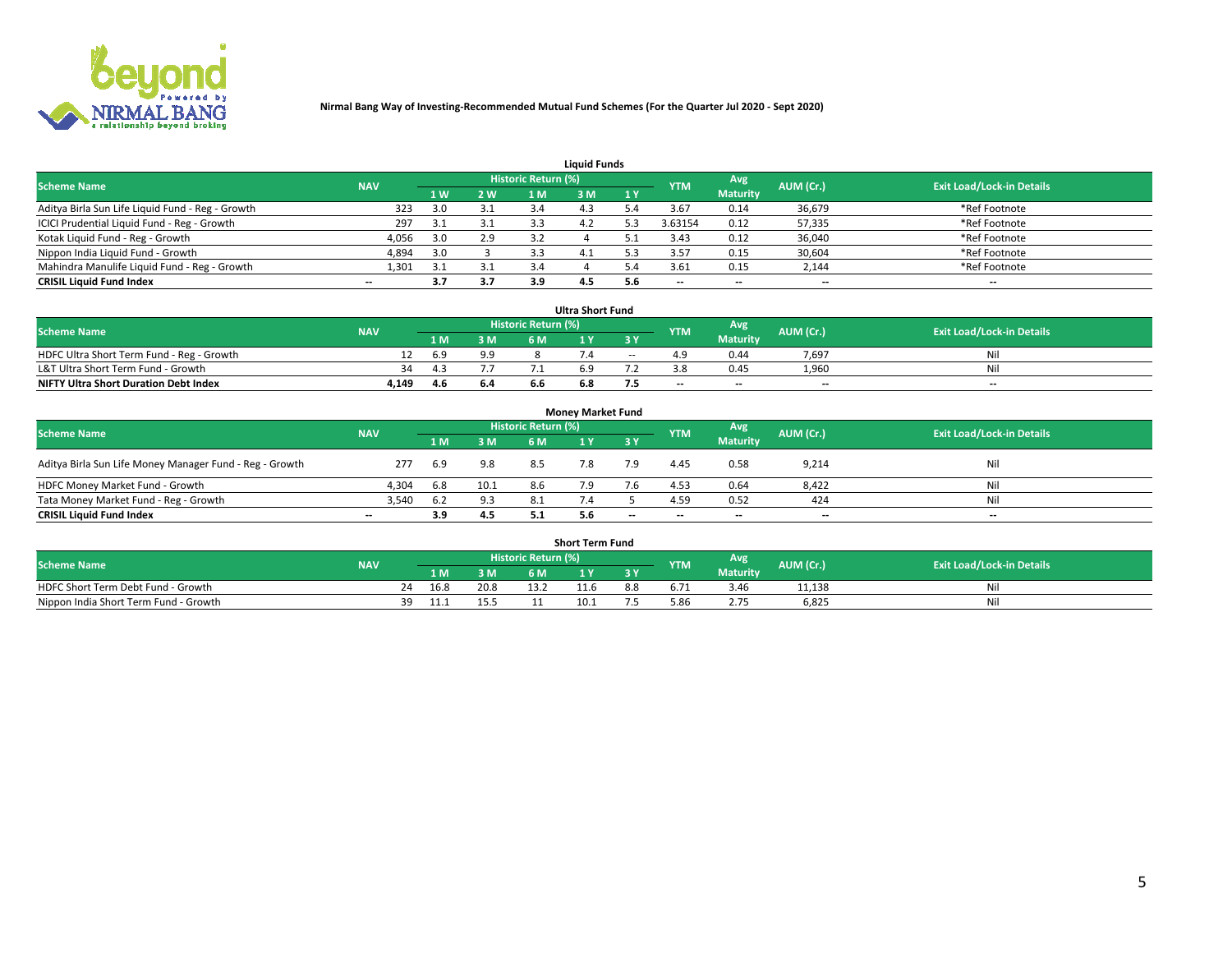

|                                           | <b>Low Duration Fund</b> |      |      |                            |     |  |            |                 |           |                                  |  |  |  |  |  |
|-------------------------------------------|--------------------------|------|------|----------------------------|-----|--|------------|-----------------|-----------|----------------------------------|--|--|--|--|--|
| <b>Scheme Name</b>                        | <b>NAV</b>               |      |      | <b>Historic Return (%)</b> |     |  | <b>YTM</b> | Avg             | AUM (Cr.) | <b>Exit Load/Lock-in Details</b> |  |  |  |  |  |
|                                           |                          | 1 M. | 3 M  |                            |     |  |            | <b>Maturity</b> |           |                                  |  |  |  |  |  |
| Axis Treasury Advantage Fund - Growth     | 2.332                    |      | 12.2 |                            |     |  |            | 1.06            | 4,955     | Nil                              |  |  |  |  |  |
| Canara Robeco Savings Fund - Reg - Growth |                          | 6.0  | 10.1 |                            |     |  |            | .04             | 1,049     | Nil                              |  |  |  |  |  |
| IDFC Low Duration Fund - Reg - Growth     | 30                       |      |      |                            | د.ه |  | 4.12       | 1.01            | 4,575     | Nil                              |  |  |  |  |  |

| <b>Banking &amp; PSU Bond Funds</b>                 |            |    |      |      |                            |      |  |            |                 |           |                                  |  |  |  |
|-----------------------------------------------------|------------|----|------|------|----------------------------|------|--|------------|-----------------|-----------|----------------------------------|--|--|--|
| <b>Scheme Name</b>                                  | <b>NAV</b> |    |      |      | <b>Historic Return (%)</b> |      |  | <b>YTM</b> | Avg             | AUM (Cr.) | <b>Exit Load/Lock-in Details</b> |  |  |  |
|                                                     |            |    |      | 3M   | 6 M                        |      |  |            | <b>Maturity</b> |           |                                  |  |  |  |
| HDFC Banking and PSU Debt Fund - Reg - Growth       |            |    | 15.6 | 21.4 | 12.3                       | 11.3 |  | 6.41       | 3.33            | 6.416     | Nil                              |  |  |  |
| Kotak Banking and PSU Debt Fund - Reg - Growth      |            | 49 | 15.9 | 21.5 |                            |      |  | 6.11       | 4.73            | 7.146     | Ni                               |  |  |  |
| Nippon India Banking & PSU Debt Fund - Reg - Growth |            | 16 | 10.7 | 18.6 | 14.2                       |      |  | 5.28       | 3.27            | 5,211     | Nil                              |  |  |  |

| <b>Corporate Bond Funds</b>                         |            |      |      |                            |      |  |            |          |           |                                                |  |  |  |  |
|-----------------------------------------------------|------------|------|------|----------------------------|------|--|------------|----------|-----------|------------------------------------------------|--|--|--|--|
| <b>Scheme Name</b>                                  | <b>NAV</b> |      |      | <b>Historic Return (%)</b> |      |  | <b>YTM</b> | Avg      | AUM (Cr.) | <b>Exit Load/Lock-in Details</b>               |  |  |  |  |
|                                                     |            |      | 3 M  | 6 M                        |      |  |            | Maturity |           |                                                |  |  |  |  |
| ICICI Prudential Corporate Bond Fund - Reg - Growth |            | 15.7 | 20.1 | 13.6                       |      |  |            | 3.60     | 15.799    | Nil                                            |  |  |  |  |
| L&T Triple Ace Bond Fund - Reg - Growth             | 56         | 17.9 |      | 18.1                       |      |  |            | 8.15     | 3,871     | If redeemed before 3 Month; Exit Load is 0.5%; |  |  |  |  |
| Kotak Corporate Bond Fund - Std - Growth            | 2.811      | 13.2 | 16.8 | 11 :                       | 10.4 |  | 5.33       | 2.09     | 4.607     | Nil                                            |  |  |  |  |

| <b>Credit Risk Fund</b>                    |            |     |      |      |                     |      |           |            |            |           |                                                                       |  |  |
|--------------------------------------------|------------|-----|------|------|---------------------|------|-----------|------------|------------|-----------|-----------------------------------------------------------------------|--|--|
| <b>Scheme Name</b>                         | <b>NAV</b> |     |      |      | Historic Return (%) |      |           | <b>YTM</b> | <b>Avg</b> | AUM (Cr.) | <b>Exit Load/Lock-in Details</b>                                      |  |  |
|                                            |            |     | 1 M  | 3 M  | 6 M                 |      | <b>3Y</b> |            | Maturity   |           |                                                                       |  |  |
| ICICI Prudential Credit Risk Fund - Growth |            | 23  | 24.3 | 17.2 | 9.6                 | 10.3 | و.י       | 8.96       | 2.41       | 6,562     | If redeemed before 1 Year; Exit Load is 1%;                           |  |  |
| HDFC Credit Risk Debt Fund - Reg - Growth  |            |     | 17.8 | 21.3 | 9.3                 |      |           | 10.05      | 3.02       | 6,309     | If redeemed before 12 Month; Exit Load is 1%; If redeemed bet. 12     |  |  |
|                                            |            |     |      |      |                     |      |           |            |            |           | Month to 18 Month; Exit Load is 0.5%;                                 |  |  |
|                                            |            |     |      |      |                     |      |           |            |            |           | If redeemed before 12 Month; Exit Load is 3%; If redeemed bet. 12     |  |  |
| SBI Credit Risk Fund - Growth              |            | 33. | 12.6 | 17.8 | 8.9                 | 8.7  | 6.6       | 8.33       | 2.65       |           | 3,895 Month to 24 Month; Exit Load is 1.5%; If redeemed bet. 24 Month |  |  |
|                                            |            |     |      |      |                     |      |           |            |            |           | to 36 Month; Exit Load is 0.75%;                                      |  |  |

| <b>Floater Fund</b>                      |            |  |     |     |                     |  |     |      |                        |           |                                                |
|------------------------------------------|------------|--|-----|-----|---------------------|--|-----|------|------------------------|-----------|------------------------------------------------|
| <b>Scheme Name</b>                       | <b>NAV</b> |  |     |     | Historic Return (%) |  |     | YTM  | Avg<br><b>Maturity</b> | AUM (Cr.) | <b>Exit Load/Lock-in Details</b>               |
|                                          |            |  | l M | B M | 6 M                 |  | n v |      |                        |           |                                                |
| Nippon India Floating Rate Fund - Growth |            |  |     |     | 14.1                |  |     | 5.65 | 2.90                   | 11,636    | If redeemed before 1 Month; Exit Load is 0.5%; |